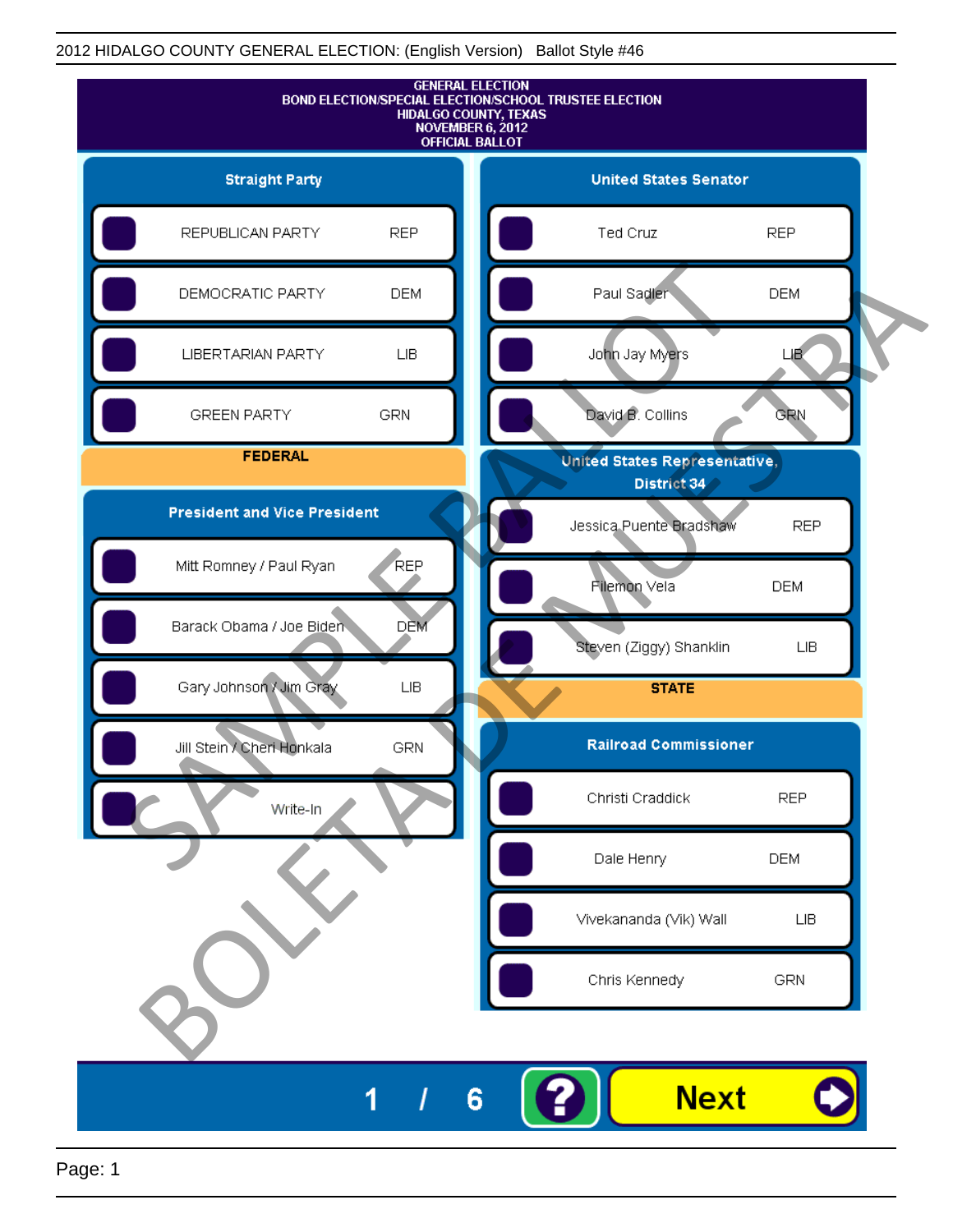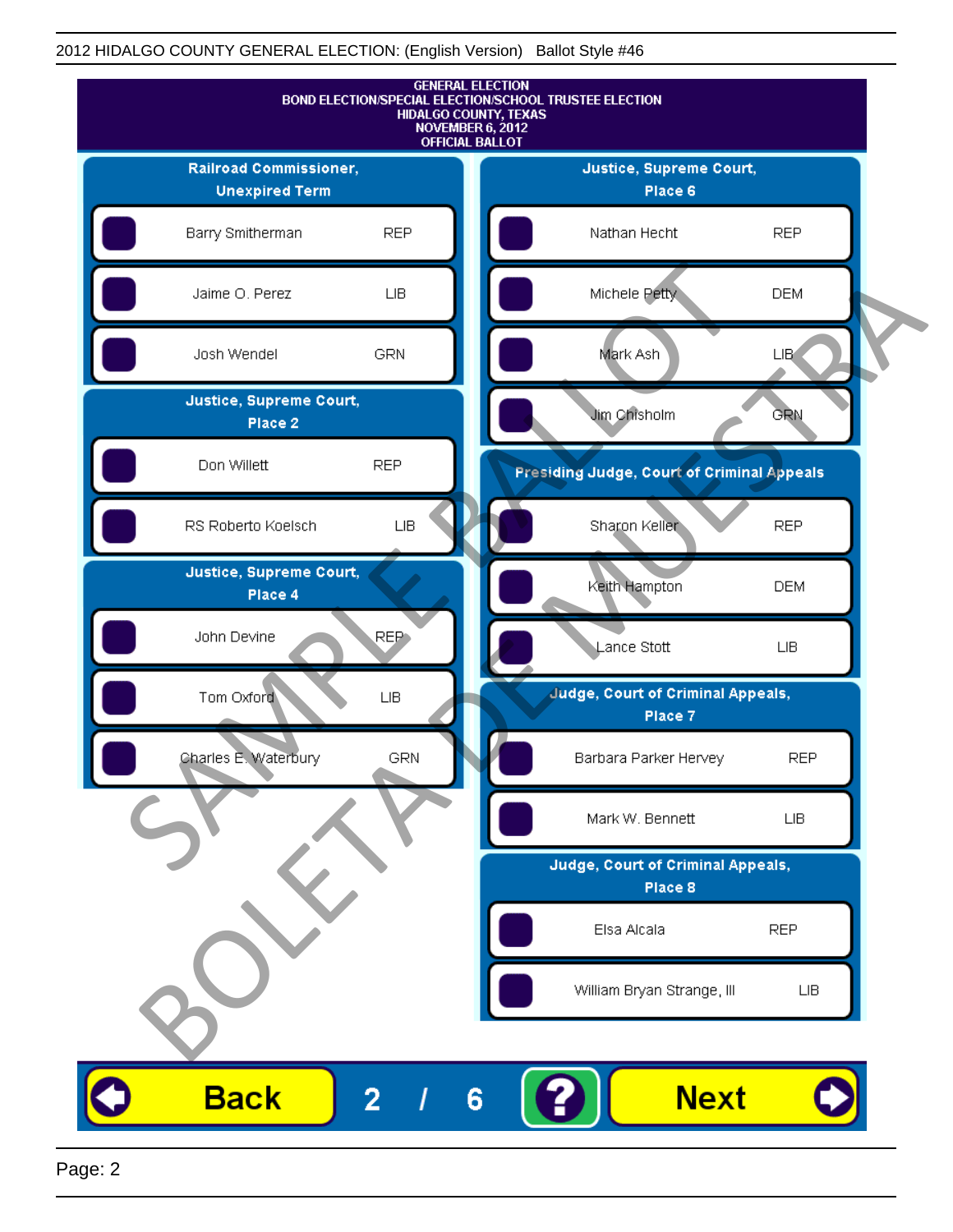

Page: 3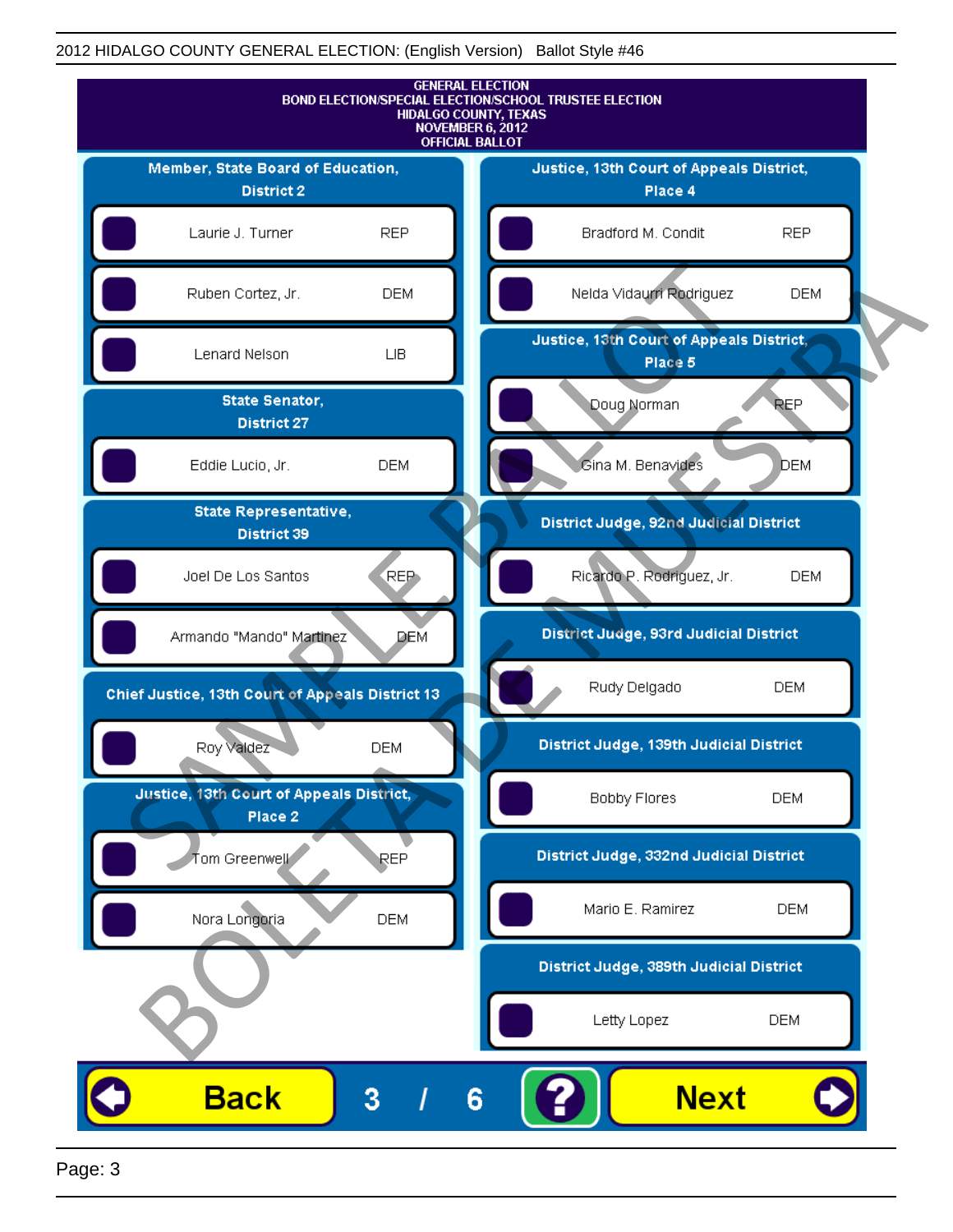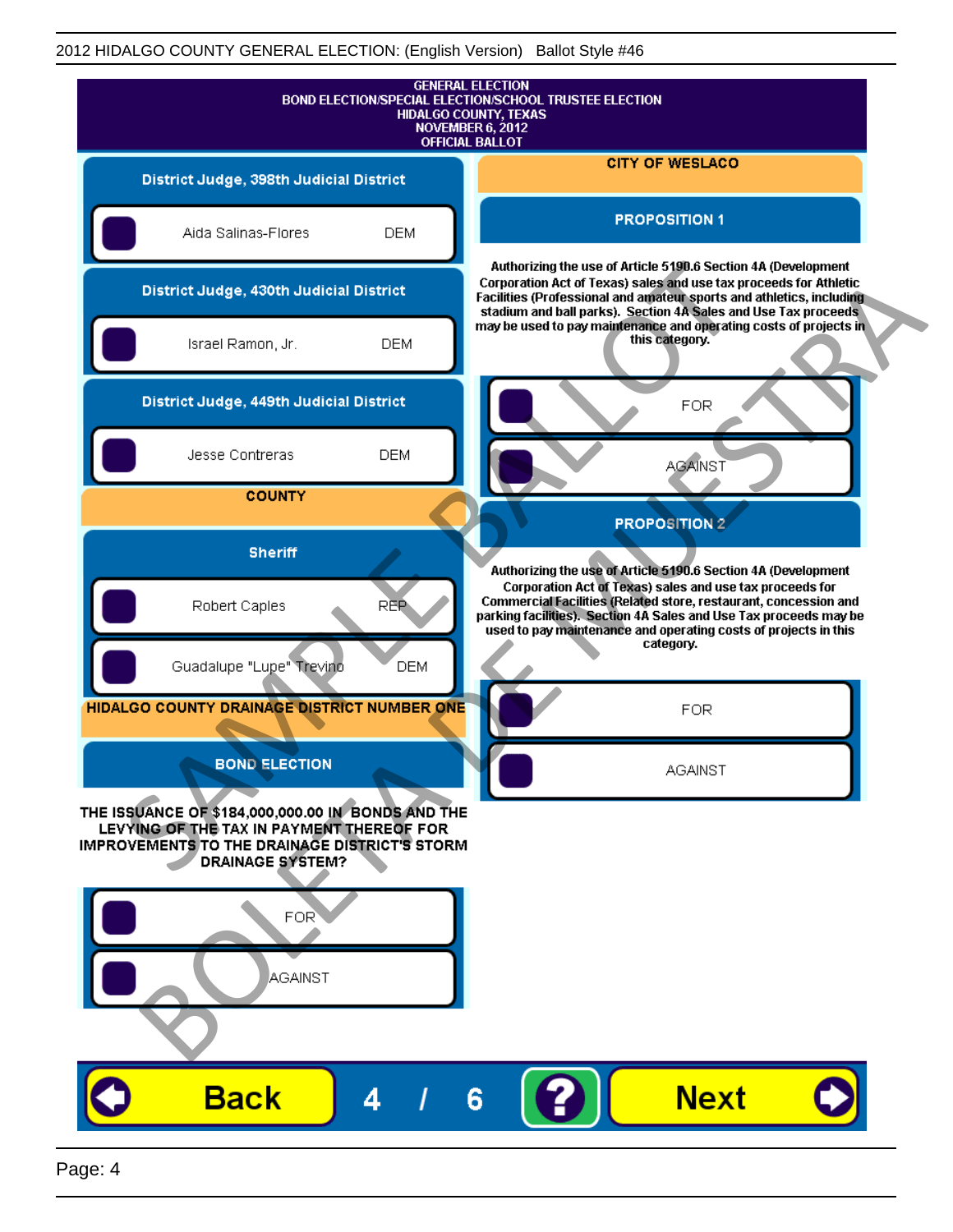# **GENERAL ELECTION** BOND ELECTION/SPECIAL ELECTION/SCHOOL TRUSTEE ELECTION<br>HIDALGO COUNTY, TEXAS<br>NOVEMBER 6, 2012 **OFFICIAL BALLOT**

**PROPOSITION 3** 

#### **PROPOSITION 5**

Authorizing the use of Article 5190.6 Section 4A (Development Corporation Act of Texas) sales and use tax proceeds for Certain

Authorizing the use of Article 5190.6 Section 4A (Development Corporation Act of Texas) sales and use tax proceeds for Other

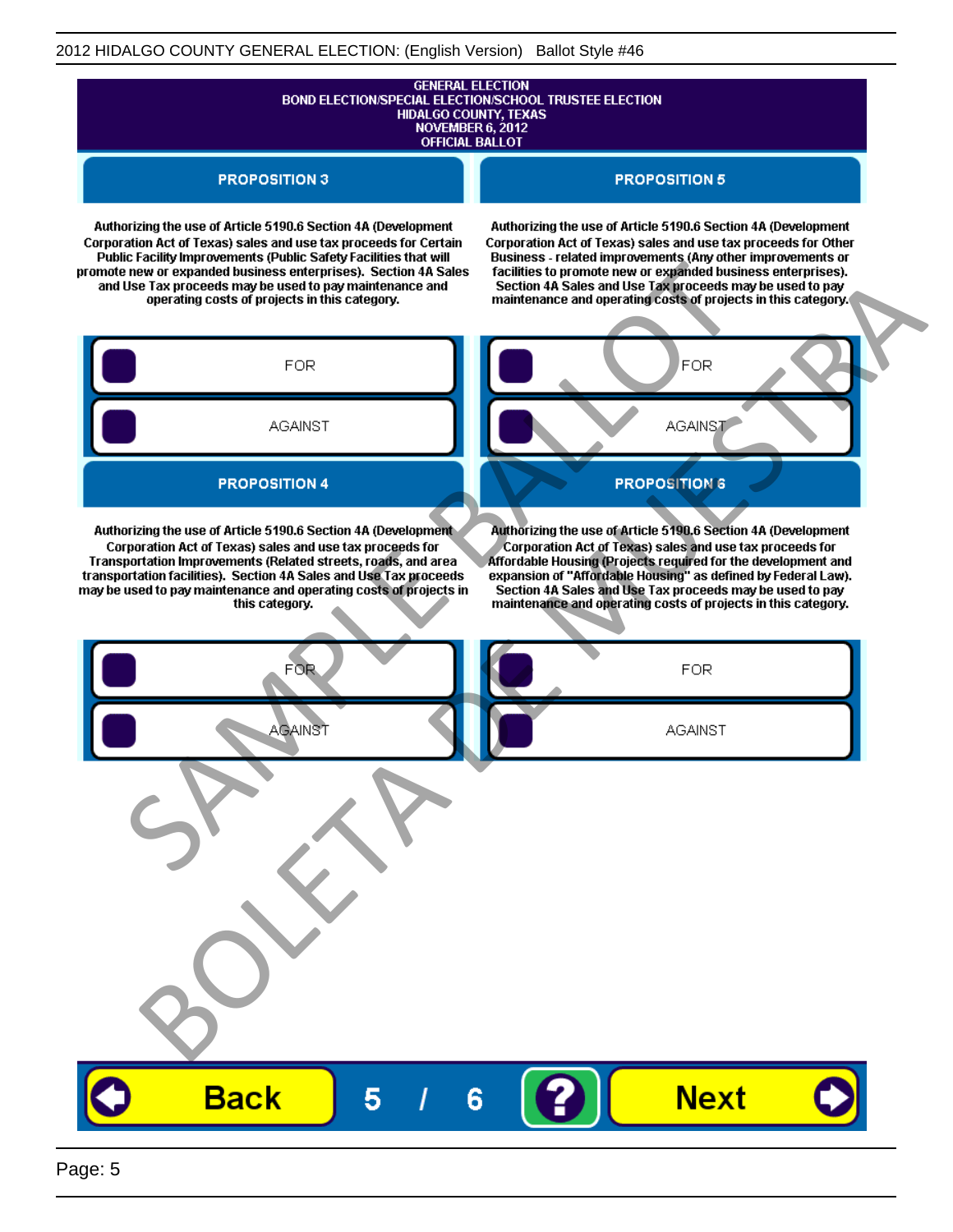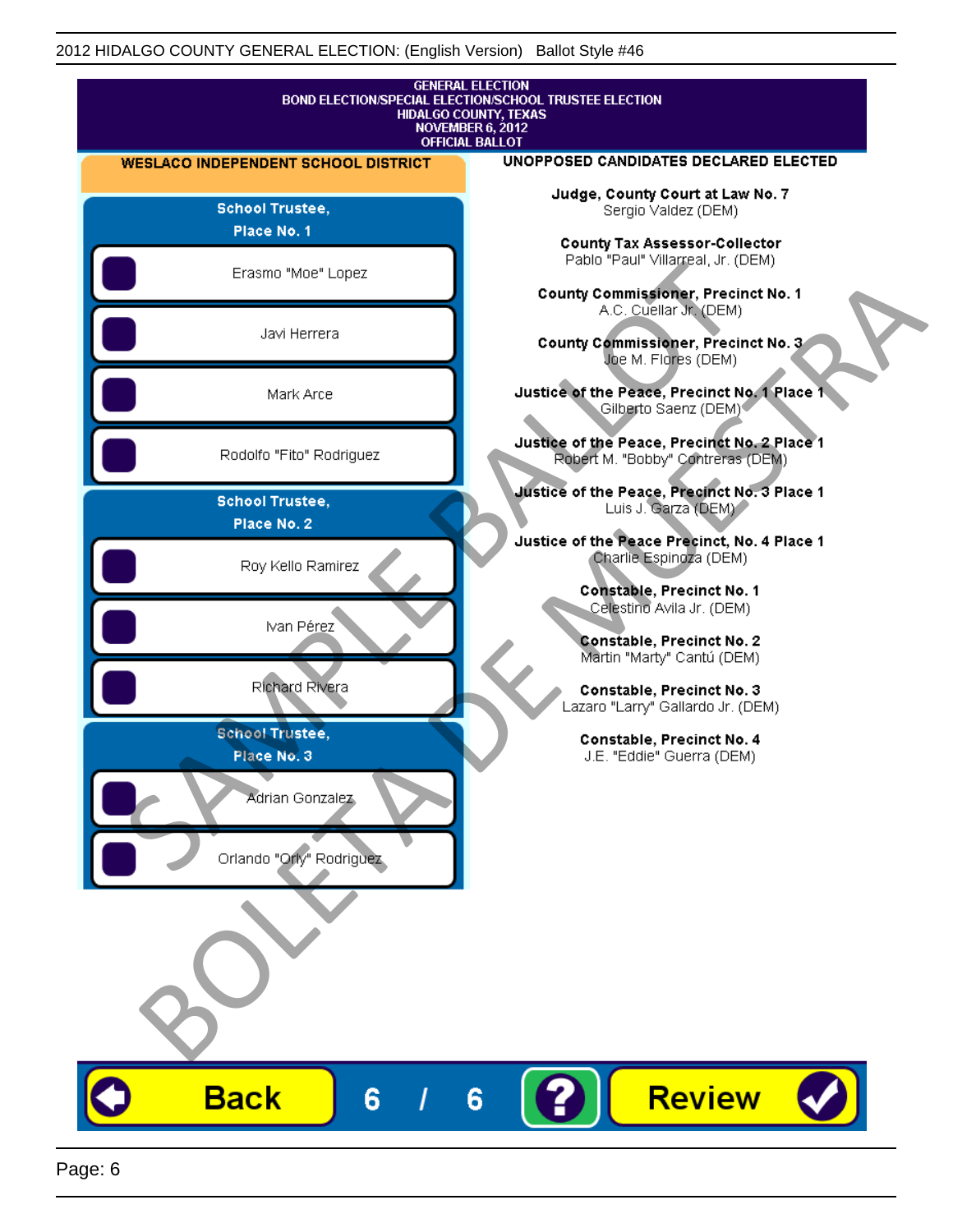Press the candidate name or contest title to return to a contest.

Vote button will light up when



Page: 7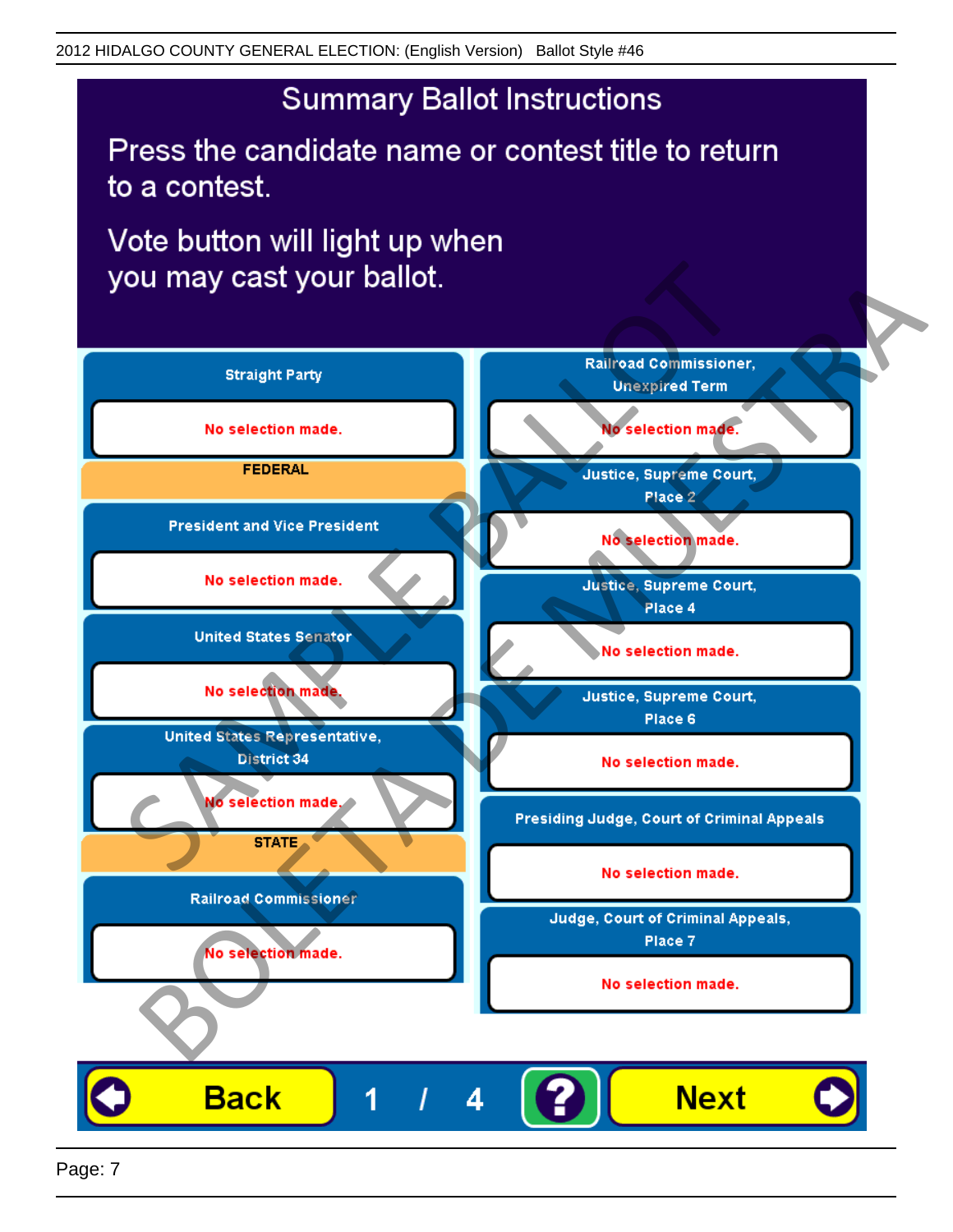Press the candidate name or contest title to return to a contest.

Vote button will light up when

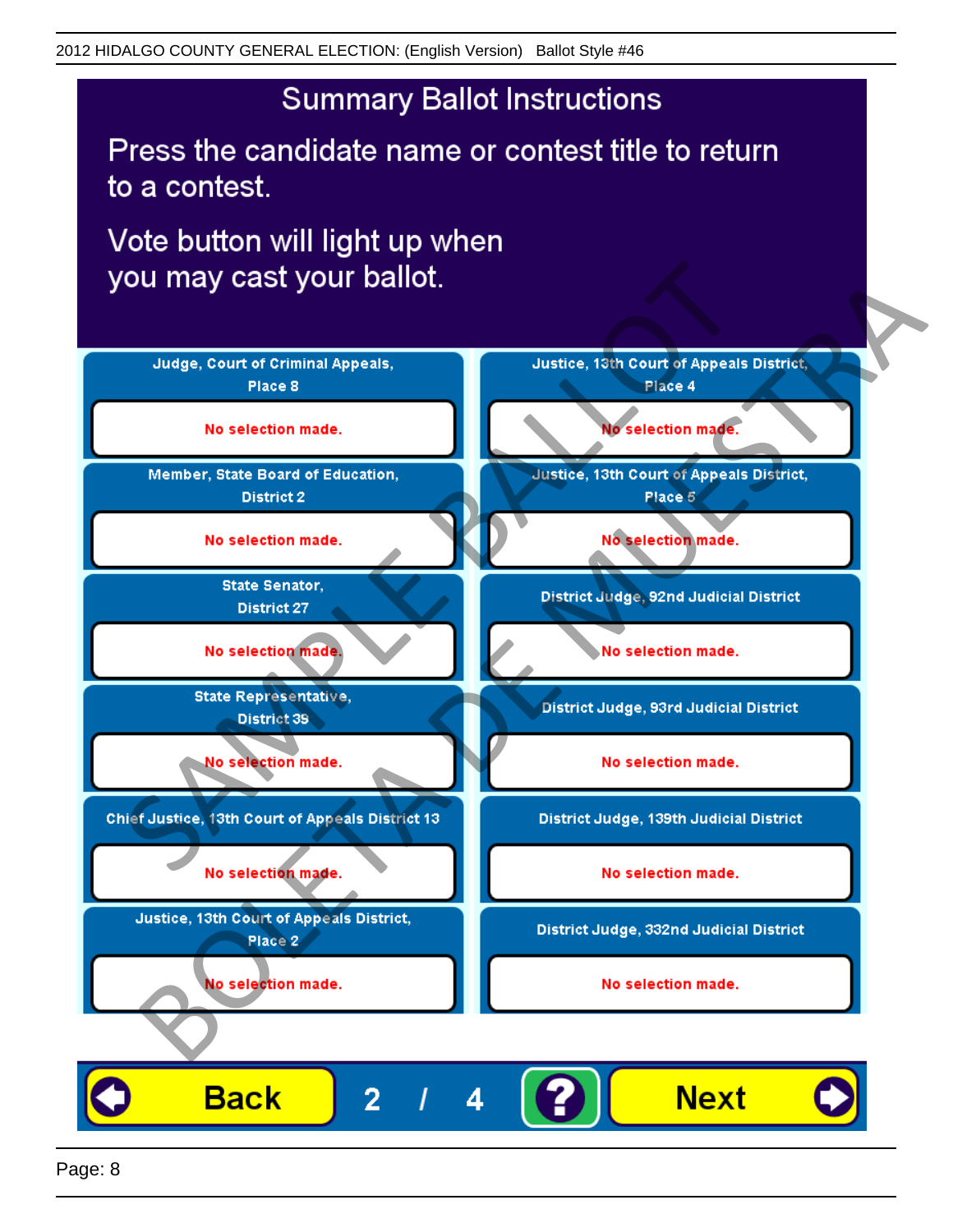Press the candidate name or contest title to return to a contest.